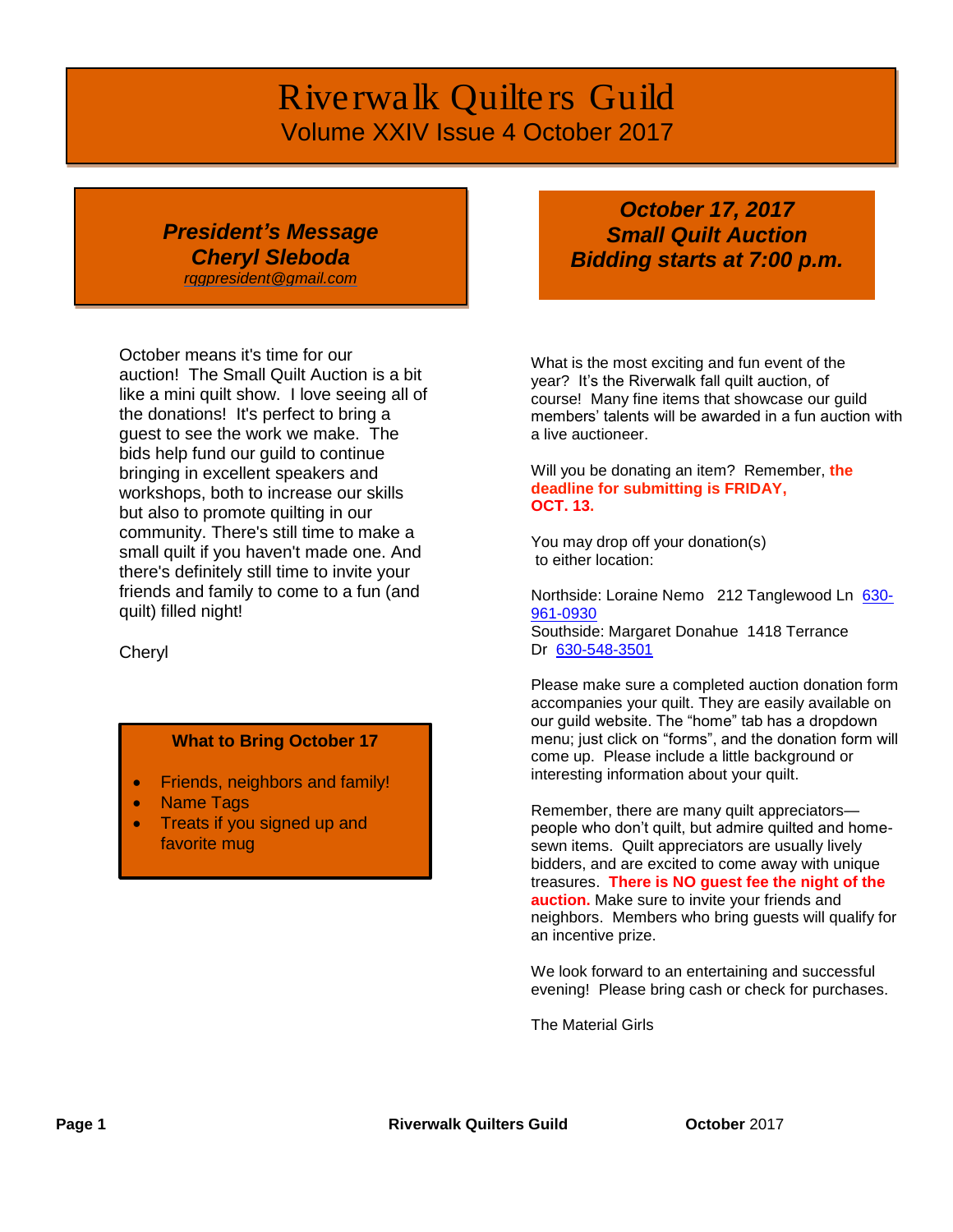## *November 14 Gudrun Erla Lecture: Strip your Stash*



Join us in November to hear a lecture from Gudrun Erla who is the designer of the Stripology ruler and quilts. "I have been collecting strips since I started quilting. Since then I have designed and published multiple strip patterns and books. I have also designed a ruler called the Stripology ruler which makes stripping so much easier, accurate and efficient. This lecture will take you through my strip collecting process, how I choose strips for my quilts, color combination and choices in scrappy quilts and how to choose background fabrics and accents to pull your scrappy goodness together. I will take you through the thought process behind the Stripology ruler and of course show you multiple strip quilts along the way."

## *Workshop Fat Quarter Fun November 15*

Choose to make her Millie pattern or her Carnival pattern which are both fat quarter friendly quilts. You will learn the methods to make both quilts and use the Stripology ruler to quickly and accurately cut your fat quarters.

Workshop will be on November 15th from 9:30-3:00. Cost is \$50 plus \$10 for an optional lunch. Location: TBA



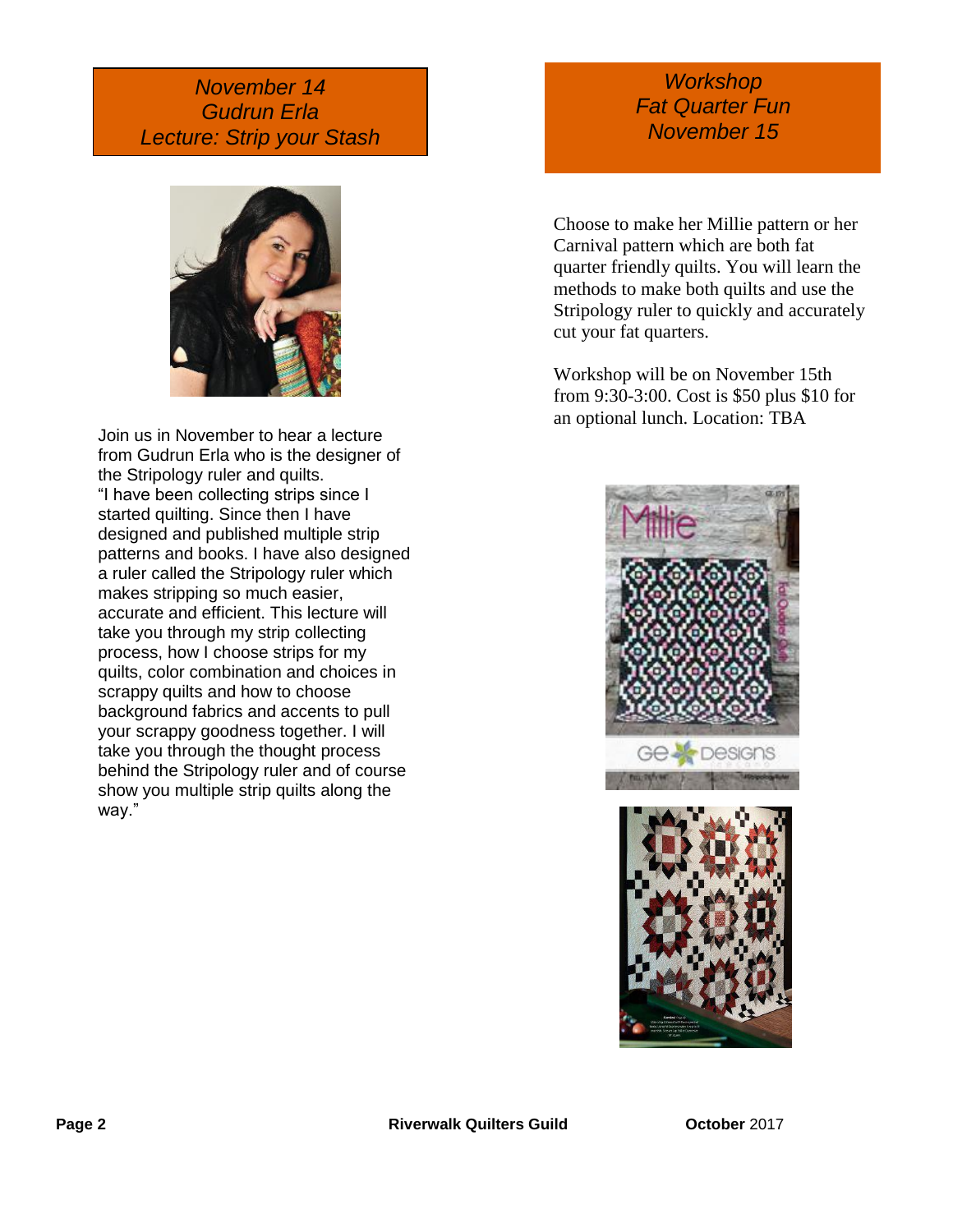December 12 Mickey Depre Lecture: Let's Get Hexed Workshop: Pieced Hexies Buffet

> January 9 Holiday Party

February 13 Sue Pawlowski Lecture: TBD

March 13 Emily Parson Lecture: TBD

April 10 Philanthropy Sew In

May 8 Tim Latimer Lecture: Time Span Quilts

> June 12 Sassafras Lane Lecture: TBD Workshop: TBD

*Upcoming Programs January 9 Holiday Party & Rummage Sale*

> Start thinking about our Guild rummage sale to be held at the January meeting. Each time between now and then when you are in your sewing room, go through a drawer or closet shelf and decide what you want to keep. Put the rest in your rummage sale pile. Add to it over the next few months. We accept fabric, notions, books, magazines, patterns, yarn, beads, etc. Details will follow in the next month or two.

Nancy Sturgeon

*Hospitality Deb Obriecht [rqghospitality@gmail.com](file:///C:/Users/Sandra/Documents/RQG%20Newsletter/rqghospitality@gmail.com)*

Please remember we will need extra snacks for the October Auction. If you signed up thank you. If you would like to bring something please do.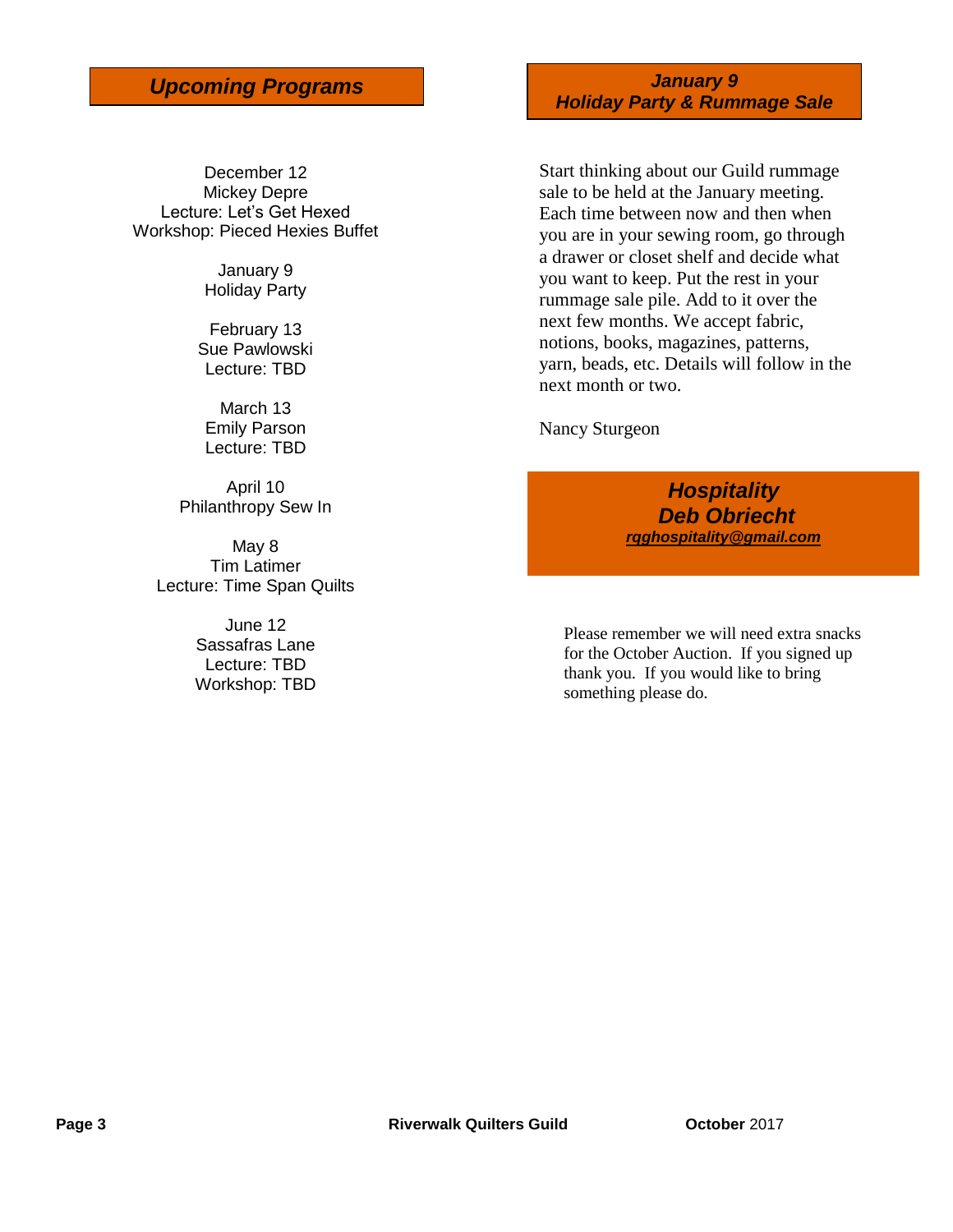## *Membership Tina Orlita & Carol Rubeck [rqgmembership@gmail.com](mailto:rqgmembership@gmail.com)*

Our guild currently has 96 members. An updated directory will be sent after the October meeting. Please review your listing in the photo directory. If there are any corrections to be made please send them to Nancy Sturgeon.

Also see Nancy to have your picture taken if you haven't done so already.

*Library News Lynn Slaughter & Mary Walschot [rqglibrarian@gmail.com](mailto:rqglibrarian@gmail.com)*

New Books:

Bonnie Hunter "Scraps & Shirttails"

Jacquie Gering "Walk"

Please check your personal library for any books you may have borrowed from the guild but forgot to return.

*Philanthropy Lucy Blasi & Kathleen Curtis rqgphilanthropy@gmail.com*

**In September we received the following from members:** 

#### **Pineapple Blocks**

Kathleen Curtis – 1 Kathy Herbach – 2 Bev Parker – 2 Yvette Thorn – 3 Peggy Getz – 1 Nancy Lindberg – 4 Jen Beatty – 1

#### **Quilts**

Kathleen Curtis – 1 Teri Hayes – 2 Judy Long - 2

**Quilt Tops** Yvette Thorn – 1 Camille Padilla - 2

**Heart Pillows**

Yvette Thorn – 2 Joan Dolinar - 4

### **Port Pillows**

Joan Dolinar - 12

#### **Pillow Case**

Joanne Beety – 5 Joan Dolinar - 2

#### **Bags**

Mary Walschot – 2 Debbie Obreicht - 4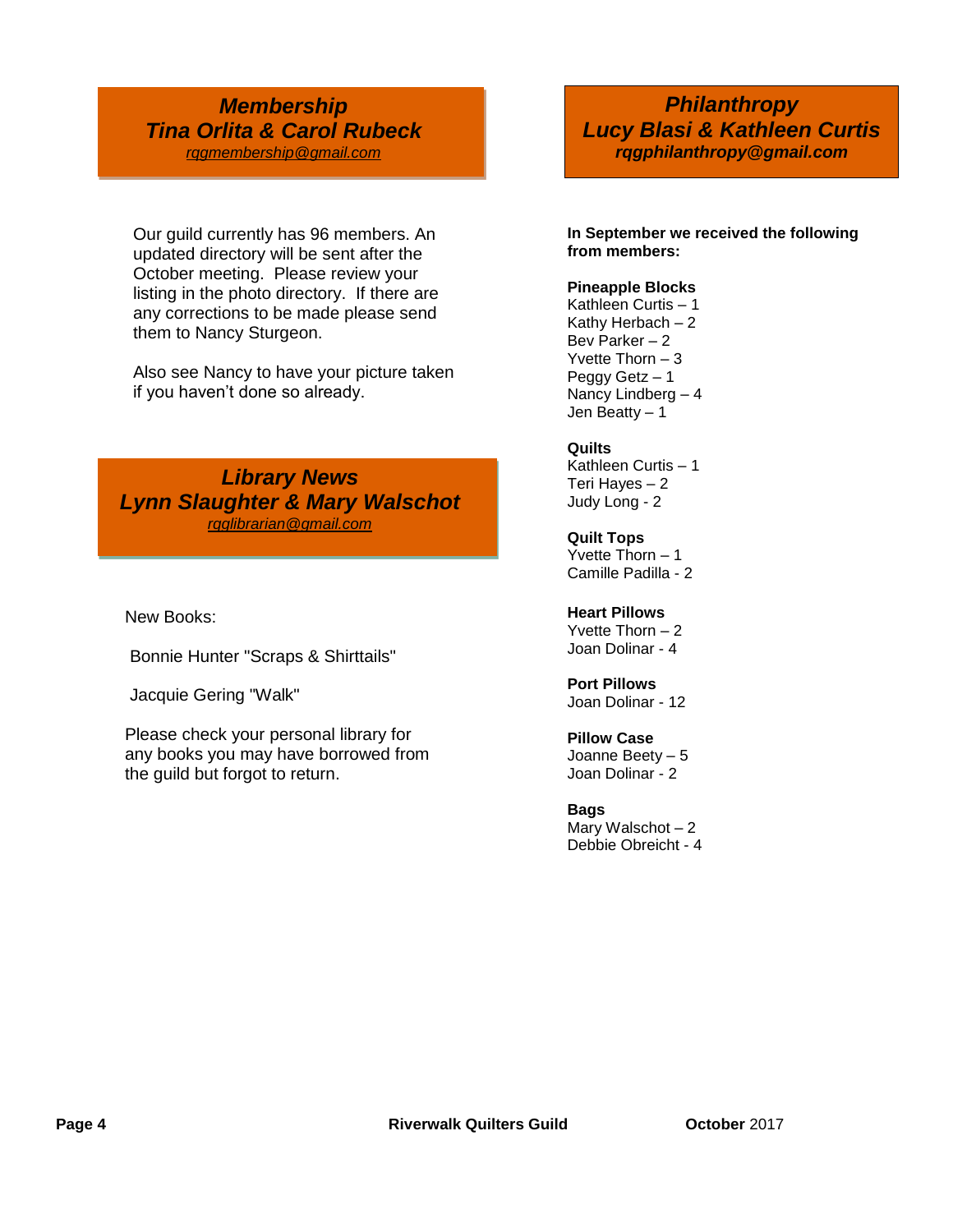#### **for Stash**

**Finishing Work**

Kathy Herbach Binding – took 1 Margaret Zitt Quilting – took 1

Nancy Lindberg Binding – returned 1 Debbie Obreicht Binding – returned 1 Nancy Niswander Binding – returned 1 took 1 Donna Millican Binding – returned 2 Anita Nothdurft Binding – returned 1 Orene Sprinstroh Quilting & Binding took 1 to complete

Thank you to all for your help with Philanthropy Sewing and for all you do to support us.

Kathleen & Lucy

*Special Events Sue Damitz, Darlene Ebel and Nancy Ebel rqgspecialevents@gmail.com*

#### **Lisle Depot Days September 16th - September 17th**

Thanks to the six RQG members, Susan Akre, Kathy Herbach, Lyn Kmiecik, Yvette Thorn, Darlene Ebel, and Sue Damitz whom each demonstrated at the Lisle Depot Days either on Saturday, Sept. 16th or Sunday, Sept. 17th. A fun day was spent working on their hand projects, getting to know other guild members better and spreading the word about our wonderful guild. We distributed the flyers for both the guild and our Small Quilt Auction.

#### **Member's Subsidize Sewing Retreat NOTE: October 21, 2017** not October 28th

Please join us on Saturday, October 21, 2017 for out next guild's member subsidize sewing retreat from 8:00 to 4:30. There are 21 members signup so far. October 21 is the actual date and not October 28th as I stated at the board and guild meeting. Contact Sue Damitz if you signed up for the retreat thinking it was October 28th and can no longer attend and your \$10 will be returned to you. In the reverse, if you now can make it, contact me by email or telephone by **October 14.**

In addition, you can sign up at the Small Quilt Auction, but I can't guarantee that lunch can be provided. We are checking to see if we can order these lunches that close to the date and will let you know at the auction. If we are unable to get lunches, you can still come until we reach the 40 limit at no cost if there are still openings for the sew-in.

We are holding the retreat in our usual meeting room at the church. Since it worked so well last February, we will be doing things similar this time. The cost to attend is \$10.00 which covers a lunch box and holds a spot for you and is non-refundable. The following drinks will be provided: bottle water, coffee, and hot tea that day**.**

Each of you will get a 6 foot or share a 10-foot table for your sewing area. In addition, the following areas will be available for all to use: layout, cutting, ironing, and lunch area. We will be providing 3 ironing stations and 3 cutting areas with large mats. To add to the excitement of the day, there will be door prizes provided. Last retreat each participant went home with a door prize and we plan to repeat this.

This will be a day for you to sew on your own projects. Contact Sue Damitz before the October meeting or signup at the October meeting and join us for another fun day of sewing and fellowship with other members**.**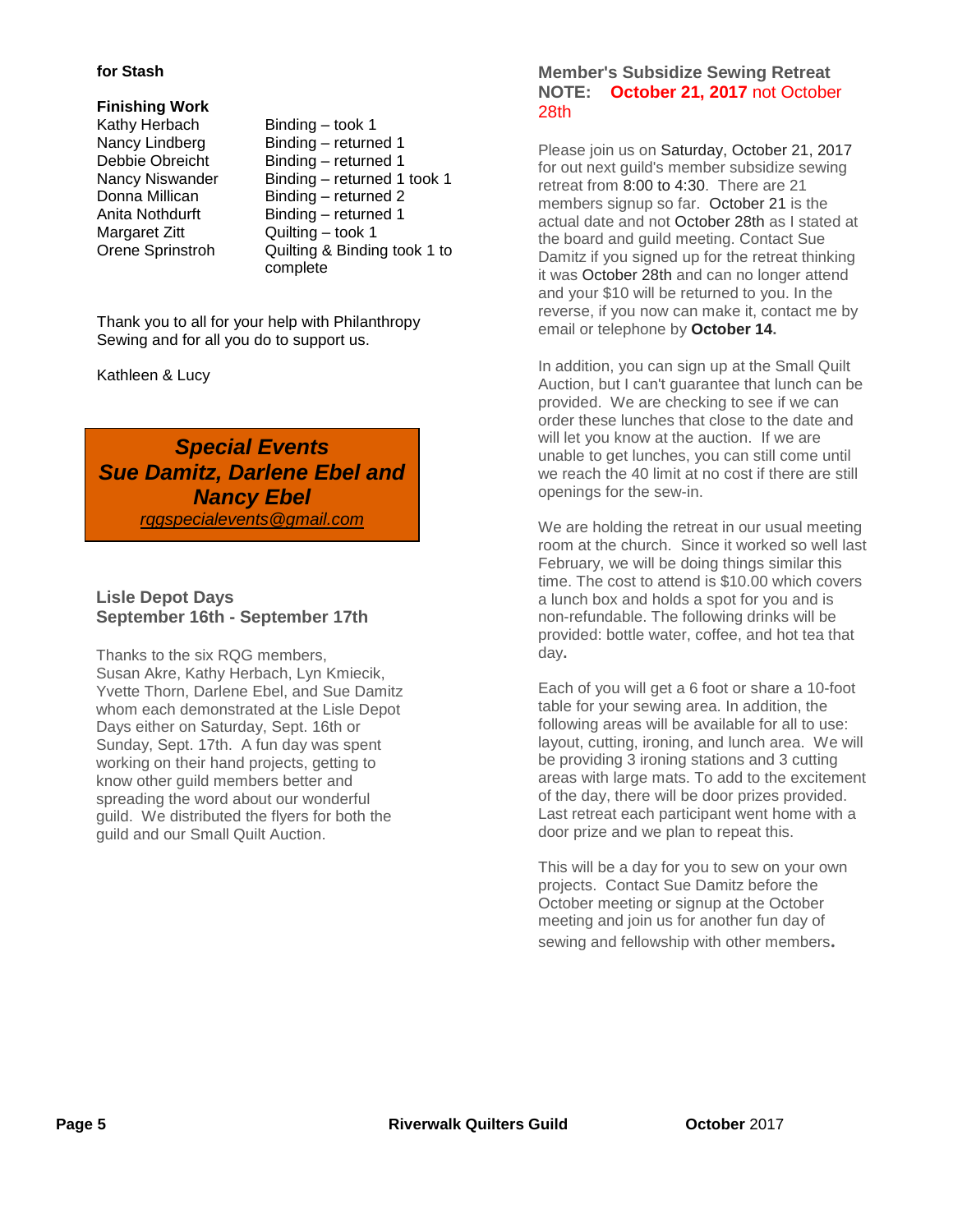*Upcoming Midwest and Local Events & Other Items*

#### **Fiber Art Divas Present Annual Art Show**

Please visit our annual fiber art show and sale October 25 through November 11, 2017 at the Naperville Fine Art Center & Gallery, 508 N. Center Street, Naperville, IL 60563.

An Artists Reception will take place on Sunday, October 29, from 2-4:00 p.m. where you'll see demos, enjoy refreshments and meet many of the artists participating in the show.

Show hours: Wednesday- Friday, noon-4:00pm and Saturdays, 10- 4:00pm. Free admission n.

The Fiber Art Divas is an informal group of fiber art enthusiasts who meet at the Naperville Art Fine Art Center every fourth Monday of the month with the purpose of sharing ideas and explore new techniques. Several of the group's members are award-winning and published artists although anyone with an interest in art expression through fiber is welcome to join the group. Fiber art includes art quilting, wool felting, knitting, mixed fiber, silk painting to produce original, one of a kind works. [fiberdivas.blogspot.com](http://fiberdivas.blogspot.com/)

#### **Quilting--Fiber Arts Multi Stash-- Clearance Sale**

Dates: Friday 10/20, 9:00-3:00 Saturday 10/21, 9:00-Noon. Location: 1053 Hemlock, Naperville, IL 60540.

Batiks, Hand Dyed,Wool, Patterns, books, fabric, quilt rulers, embellishments, threads, and even quilt tops. Something for everyone!

#### **Mistletoe Marketplace**

November 11, 9:00 a.m. to 1:00 p.m. Grace United Methodist Church Fellowship Hall

Quilt Drawing, Silent Auction, Baked Goods, Hand Crafted Items and much more!

All proceeds go to United Methodist Women Missions.